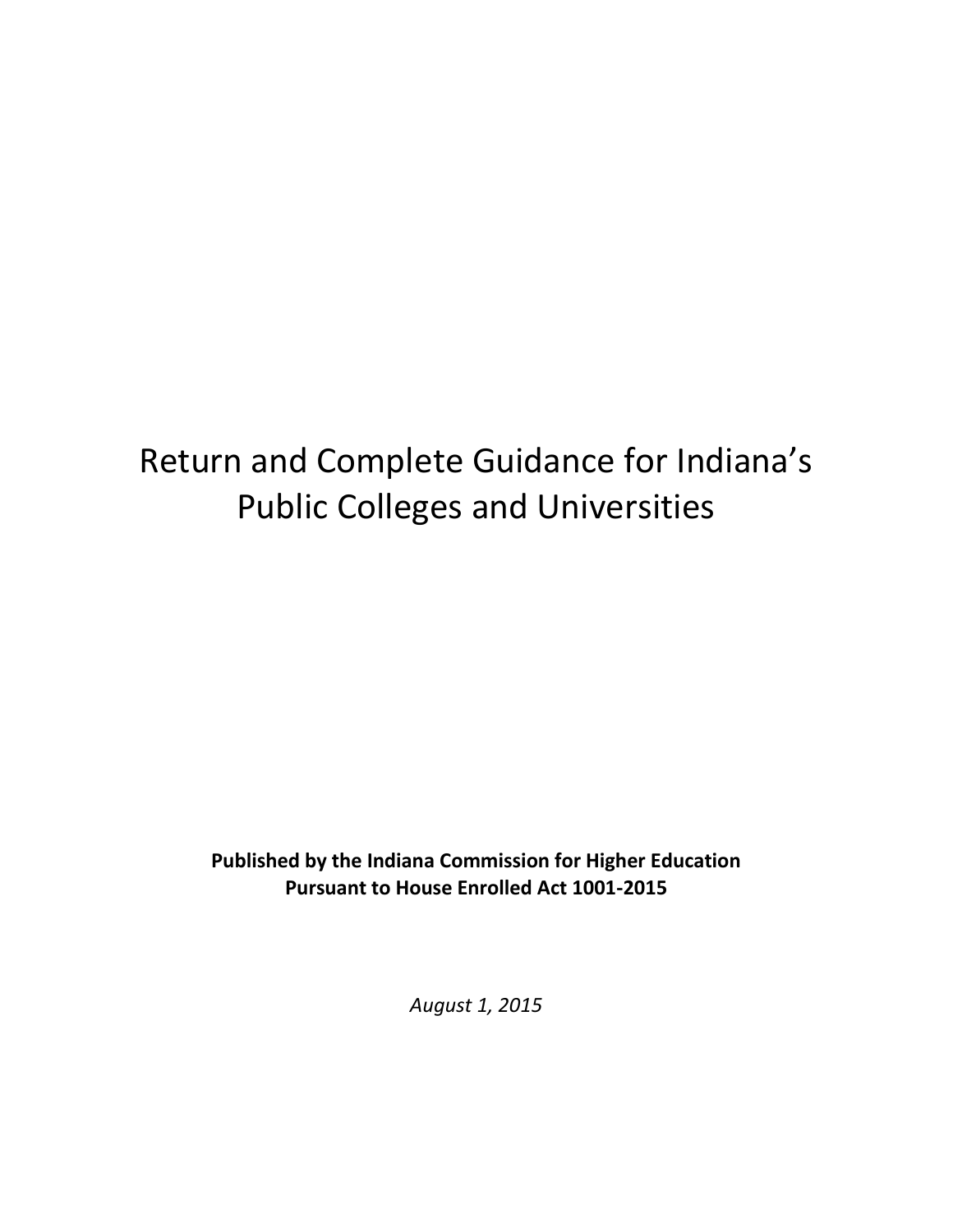#### **INTRODUCTION**

Approximately 30 to 35 million Americans have completed some college credit without earning a degree or credential.<sup>1</sup> In Indiana, where policymakers hope to achieve a 60 percent higher education attainment rate by 2025, this population represents a significant opportunity. By encouraging these former students to return to college, Indiana can make significant progress towards its college completion goals, strengthening its workforce and improving the financial prospects for thousands of Hoosiers. The Commission has calculated that to meet the 60 percent goal, approximately 200,000 adults need to return to college and complete their degrees. With nearly 750,000 Hoosiers already having earned some college credit but no degree, this population is a clear target to meet the 200,000 goal and is the focus of this initiative.

Established by the Indiana General Assembly during the 2015 legislative session (IC 21-18-14), the Return and Complete project aims to encourage adult "stop out" students to complete a degree or credential by 2020. The Act directs the Commission for Higher Education to work in consultation with state educational institutions to provide guidance for taking this initiative to scale, including:

- Procedures for administering the Return and Complete initiative
- Guidelines for direct student outreach

The purpose of this document is to provide said guidance. This guidance has been developed with input and direction from 25 university representatives, spanning various functions of administration and with representation from each of the public institutions and some private institutions. The recommendations are in large part drawn from the work done and lessons learned by colleges and universities with the returning adult population prior to the establishment of this new mandate.

#### **TERMS AND DEFINITIONS**

l

**Likely completers:** students whose number of credits and amount of time spent in (and out of) college make them more likely to return to college and earn their credential. For the initial round of outreach, the Commission is requesting that institutions prioritize students with the following characteristics:

- o Earned at least 15 credits (for 2-year institutions)
- o Earned at least 30 credits (for 4-year institutions)
- o Attended more than one term
- o Last attended within ten years

**Reverse transfer:** transfer of credits earned toward a baccalaureate degree to an associate degree or certificate program, either automatically by the institution or upon request by the student.

**Predictable scheduling:** a schedule intentionally designed to require the student to be on campus the same days and times of day for each academic term for the duration of the program.

**Consolidated scheduling:** a schedule intentionally designed to limit the number of trips a student must make to campus and limit time between courses during those trips.

<sup>&</sup>lt;sup>1</sup> [https://higheredinsight.files.wordpress.com/2015/06/adult\\_college\\_completion\\_20151.pdf](https://higheredinsight.files.wordpress.com/2015/06/adult_college_completion_20151.pdf): "Adult College Completion in the 21<sup>st</sup> Century: What We Know and What We Don't." Wendy Erisman and Patricia Steele, Higher Ed Insight, June 2015, 7.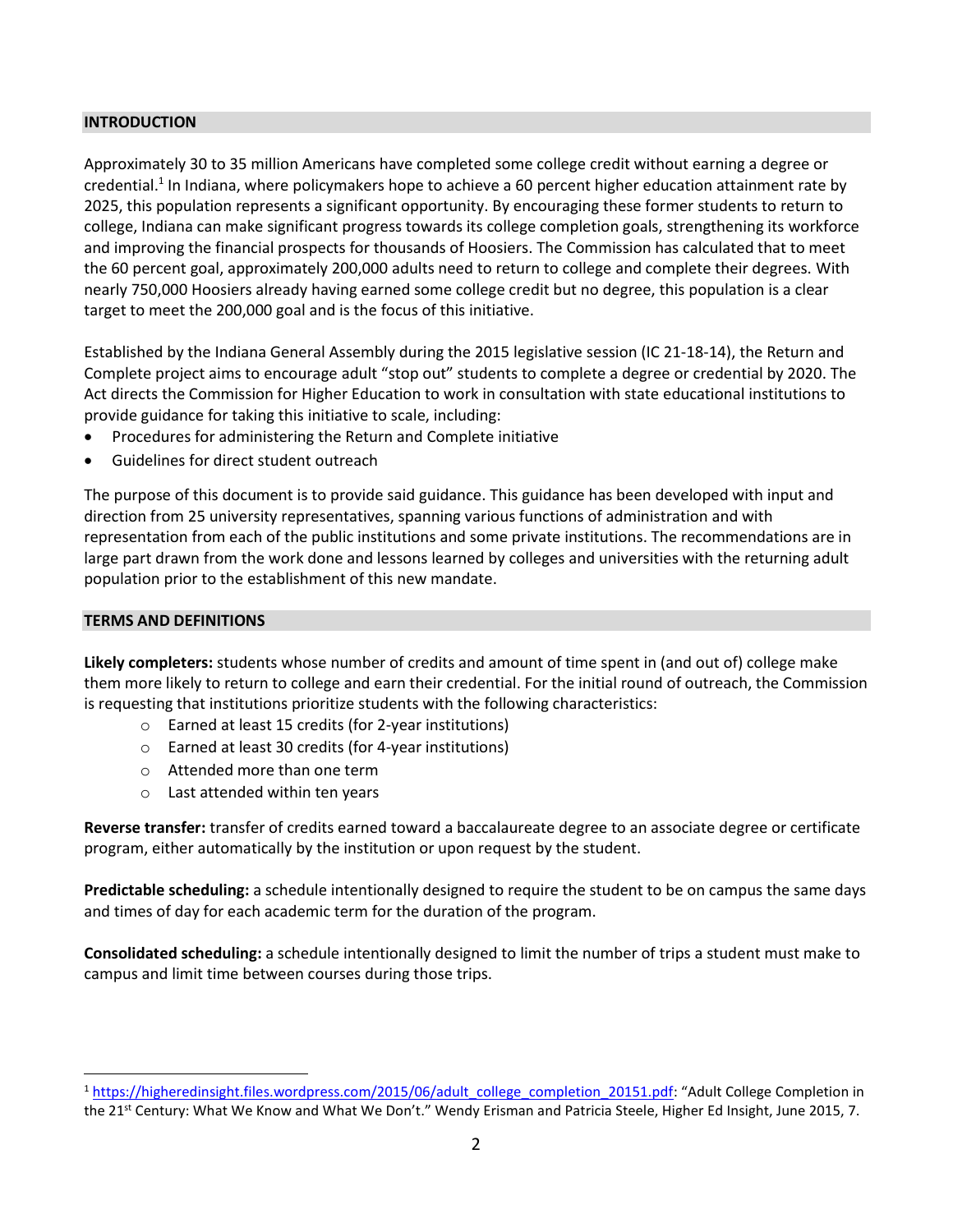**Concierge:** individual (or an office at the larger institutions) trained to help ready adults navigate the application, enrollment, and registration process in the same way that a hotel concierge assists its guests in finding activities or restaurants that suit their needs or interests.

**Core messages:** Elements of the Return and Complete messaging campaign that should appear on all direct outreach and other marketing, whether done by the Commission, institutions or other partners.

#### **PREPARING FOR RETURN AND COMPLETE**

Adult students in college face significant challenges. Some have gone years without formal schooling. Many have to maintain important personal obligations. Nearly all must find a way to pay for their education.

But former students with prior credit often face an additional set of challenges. Transferring credit among institutions, for example, can be a daunting process: students must collect transcripts and compare credittransfer policies across multiple institutions, and many find that they cannot have their credits evaluated until *after* they enroll in a program. Other challenges cited by adult returners include financial or academic "holds" on student accounts, difficulty securing financial aid, and an admissions system that is hard to navigate for individuals with commitments during normal business hours.<sup>2</sup> Before encouraging these students to return, institutions should ensure that their policies and practices have been evaluated and, if necessary, modified to make the transition back to and through college as smooth as possible.

# **Objective 1: Establish policies and procedures that make it easier for adults to navigate the admissions process and re-enroll in college.**

Boosting completion among adult students with prior credit will require institutions to both expand their service offerings and modify the way in which those services are delivered. To facilitate these changes, institutions should enact a set of policies that would ease the re-entry process for adult returners. The Commission will include an inventory and side-by-side comparison of adult-friendly policies adopted by each institution on its Learn More Indiana website. Suggested policies include:

 **Establishing a single point of contact, or "concierge," for prospective returning adults.** Indiana institutions have conveyed the effectiveness of a single point of contact model for serving returning adults. The Luminafunded NonTraditional No More project, led by the Western Interstate Commission for Higher Education, describes this role as a "concierge" – an "individual (or an office at the larger institutions) trained to help ready adults navigate the application, enrollment, and registration process in the same way that a hotel concierge assists its guests in finding activities or restaurants that suit their needs or interests."<sup>3</sup> The most effective concierge would meet four key criteria:

## Trained and empowered to interact with on-campus administrative offices on a student's behalf.

Students become easily frustrated when they have to work with multiple offices at the same institution. Having to learn the jargon and procedures of different offices can be confusing. A concierge should be able to discuss the student's needs with each of these offices on the student's behalf and provide the student with clear direction about what the student must do to attend classes at that institution.

l

<sup>&</sup>lt;sup>2</sup> "Adult College Completion," 14, 24-25.

 $3$  Ibid., 24.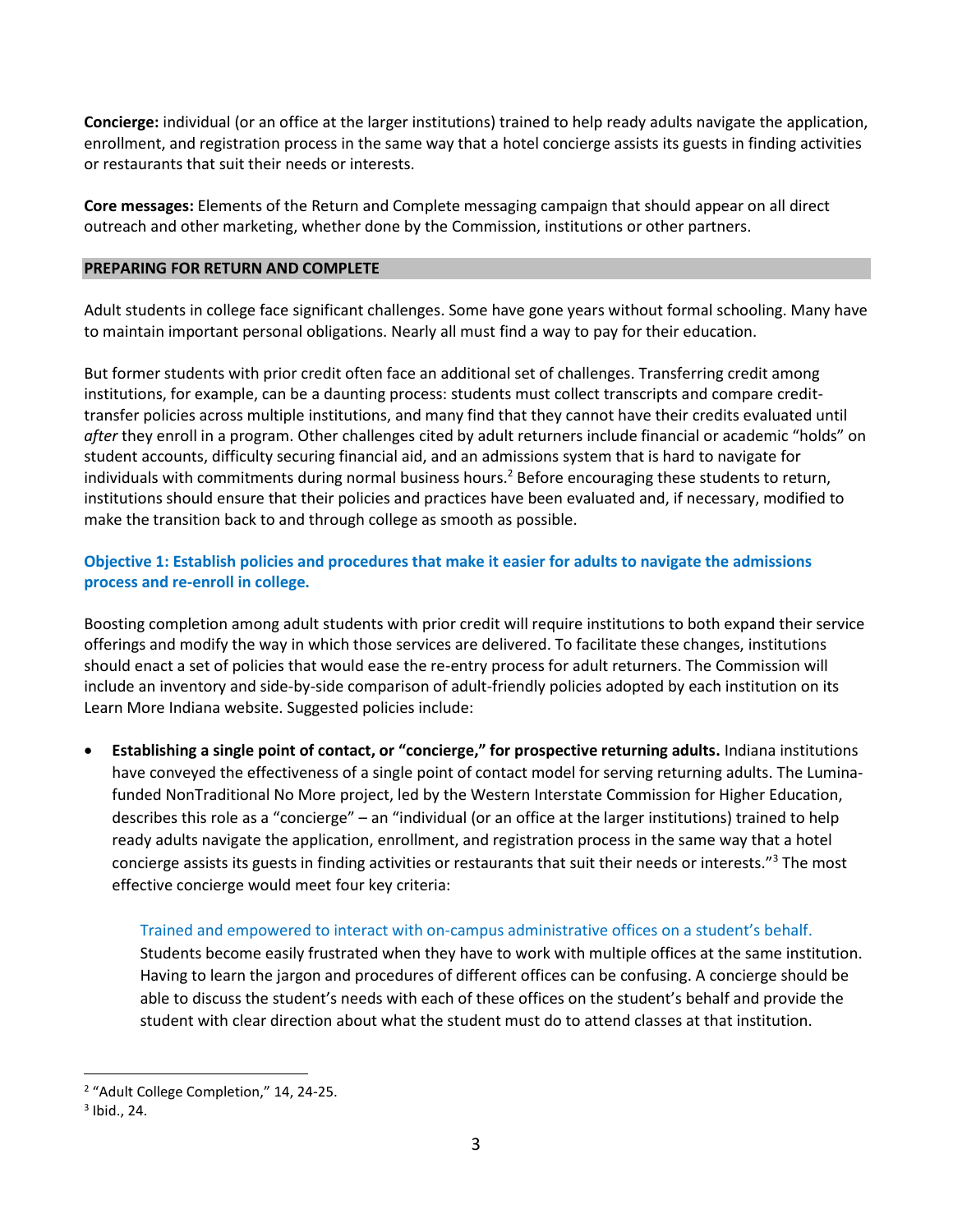Willing and able to refer students to another institution if appropriate to the student's goals. Although advisors will likely encourage students to return to their own institution, returning students should be made aware of the opportunity to transfer credits to other institutions and/or to apply them toward an associate degree or certificate. In the event that a returning student expresses a desire to attend a different institution or the concierge identifies that another institution's program offering or structure is better aligned to the student's career goals, the student should be referred to the concierge for that institution.

Able to help returning students apply for federal, state and community services for food, housing, childcare and other needs to supplement traditional financial aid. Because many prospective returners are eligible for public benefits, more institutions are taking steps to connect their students to these resources. The college's concierge should be able to provide students with a comprehensive "basket" of resources available to support their needs and those of their family while they attend school. The spirit of this recommendation is in line with Strategy 1.3 of Indiana Career Council's 2014 Strategic Plan, which called for a client-centered approach (rather than an agency-by-agency approach) to administering state and federal benefits for housing, childcare, food assistance and college and career training.<sup>4</sup> The Commission will work with other state agencies to provide resources to equip the concierge in this task. The concierge should also work with the student to follow through and ensure benefits are received.

Available outside of traditional office hours. Like a hotel concierge, such a resource should be available outside of normal business hours. Although it would be unreasonable to ask institutions to staff a call center or office around the clock, it is important, for the purpose of reaching and providing timely information to adult students, that this resource be readily available.

- **Granting tuition discounts and other financial incentives.** Institutions can help alleviate concerns students have about financing their education by offering institutional aid or tuition discounts to this population. If offered on a limited-time basis (e.g., only through AY 19-20), such financial assistance could help create a sense of urgency for adults to return.
- **Offering limited-time forgiveness for academic and/or financial holds.** Students hoping to transfer credit between institutions are required to secure copies of their official academic transcripts. But many students who leave college prematurely incur various fines and charges that remain on their student accounts long after they depart. While academic holds typically only prohibit the student from re-enrolling in the same institution, financial holds often prohibit both re-enrollment and the release of the student's transcript, leaving the prospective student with no options for returning before paying off the debt. Many institutions in Indiana already offer forgiveness for *academic* holds, granting clemency for poor grades to students who have been out a certain amount of time (most often 3 years). With regard to *financial* holds, some institutions will re-enroll students despite their unpaid balance. However, none of Indiana's institutions currently release transcripts if a student has an outstanding balance, no matter how small.

l

<sup>4</sup> [http://www.in.gov/icc/files/Indiana\\_Career\\_Council\\_Strategic\\_Plan\\_-\\_Align\\_Engage\\_Advance\\_-\\_FINAL.pdf](http://www.in.gov/icc/files/Indiana_Career_Council_Strategic_Plan_-_Align_Engage_Advance_-_FINAL.pdf)

<sup>&</sup>quot;Align, Engage, Advance: A Strategic Plan to Transform Indiana's Workforce," Indiana Career Council, June 2014, 18.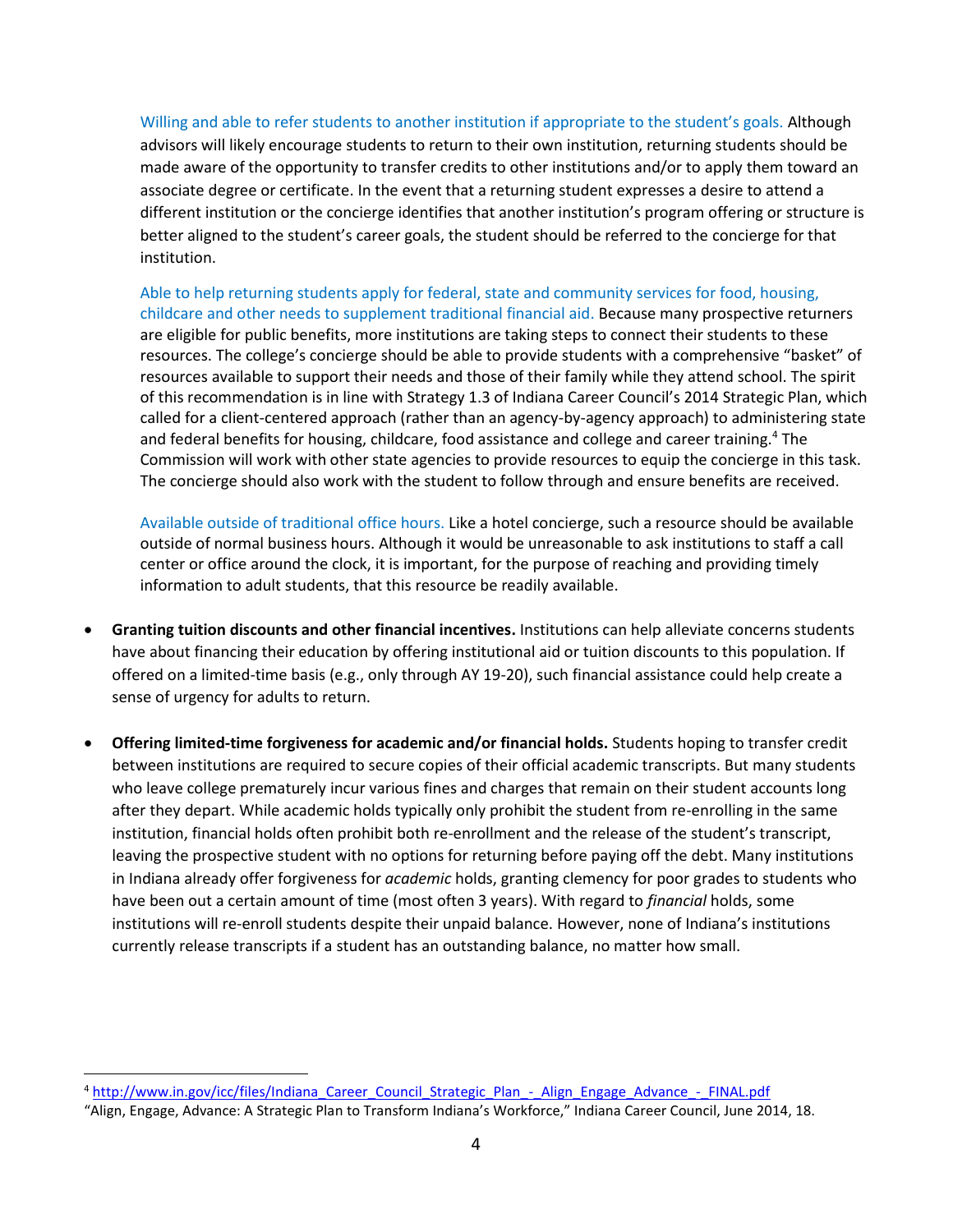The Commission suggests, but does not require, that institutions:

- o Re-enroll admitted students owing \$500 or less without requiring that the debt be paid prior to registration.
- o Not prohibit the release of transcripts if a student owes \$250 or less
- $\circ$  Create a policy to forgive debt or allow a student to earn forgiveness of some or all of the debt through future academic performance and/or demonstration of financial responsibility
- $\circ$  Grant academic forgiveness for students who have been stopped out for at least three years or can articulate factors that make the student more likely to succeed academically now (e.g., a student was caring for a sick relative during the period of poor performance but is no longer doing so)

**Objective 2: Develop initiatives and resources that promote the academic success of adult students once they have returned to college.**

Getting adult students through the door is only the beginning. To make Return and Complete a success, it is equally important to establish policies and resources that enable adult students to be successful once they have returned to college.

- **Offer associate degree and certificate options.** Students with 60 or more credits earned toward a baccalaureate degree may in fact be eligible to receive an associate degree or certificate and should be made aware of that opportunity. In Indiana, Hoosiers with 60 or more credits who wish to receive an associate degree fit into two categories:
	- o Students who earned at least 15 credits at a two-year institution before transferring to a four-year institution. These students, if they have met all the degree requirements for an associate degree, can in most cases be granted an associate degree by the two-year institution they previously attended without taking any additional coursework. These students simply need to provide their transcript to the two-year institution and ask for a degree audit. For those close to achieving an associate degree, additional coursework needed would be identified as part of the degree audit. Each two-year institution should provide a point of contact to the Commission for assistance with credit transfer and the degree audit.
	- o Students who did not earn at least 15 credits at a two-year institution. This group poses additional challenges. To establish academic residency to receive an associate degree from a two-year institution, these students would need to take 15 credits at the two-year institution even if the student does not need those credits to meet degree requirements. However, four-year institutions at which the student has established academic residency have limited or no approved associate degrees to confer. The Commission, by means of this guidance, signals that it will permit A.A. and A.S. degrees (with the potential to add concentrations) to be conferred by four-year institutions under very limited circumstances. Institutions with these programs still in place but "off-books" per Commission guidance may utilize those programs. Institutions without such programs may bring new A.A. and A.S. programs before the Commission for approval. Conferral of A.A. and A.S. degrees should be limited to students who meet all of the following criteria:
		- Already stopped out or has indicated an intent to stop out
		- Has 14 or fewer credits earned from a community college
		- **Needs 14 or fewer credits to earn an associate degree**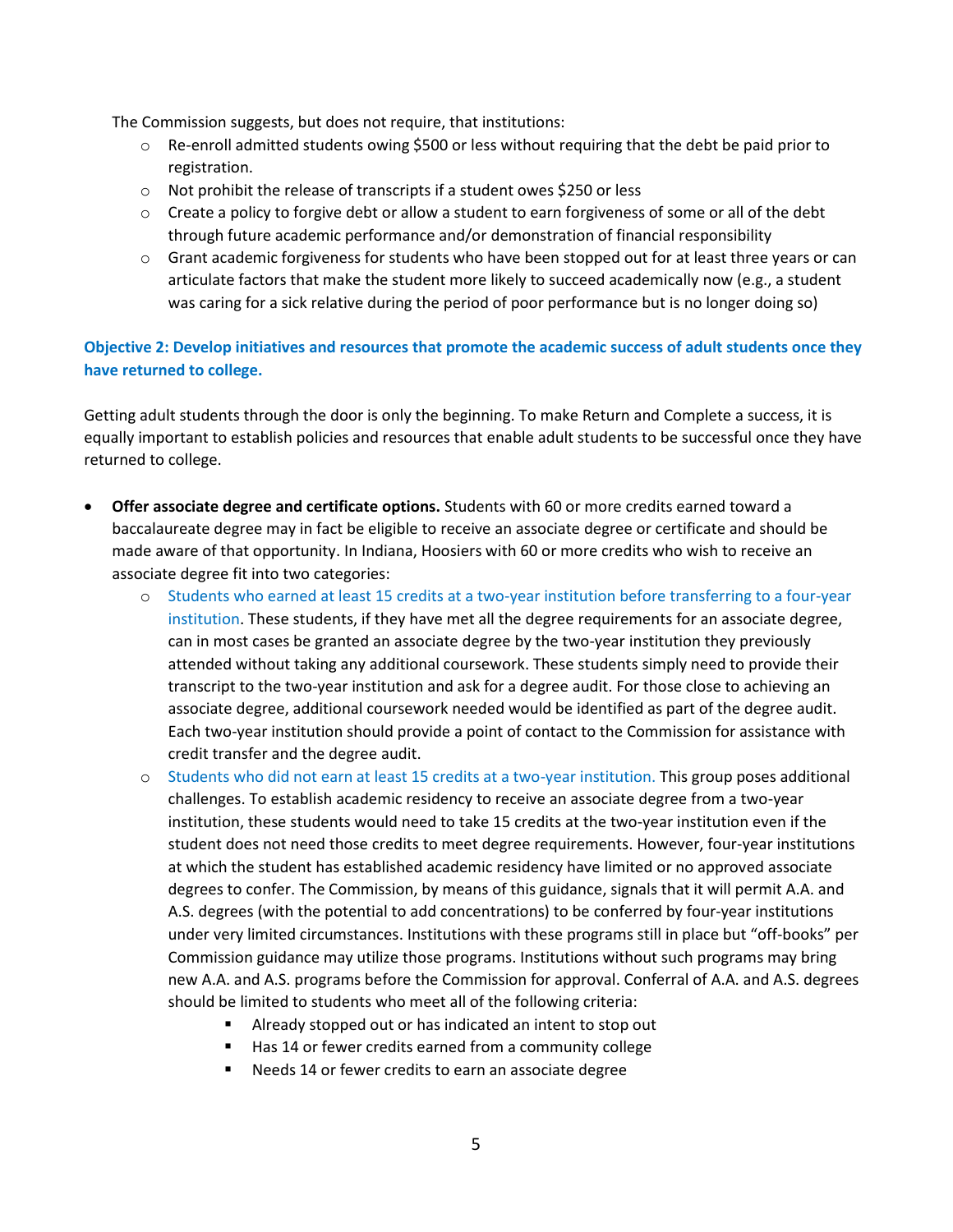Students not meeting all three of the above criteria should be referred to a two-year institution to pursue an associate degree.

- **Make opportunities for prior learning assessments transparent to students.** Prior Learning Assessments (PLAs) evaluate skills and knowledge gained outside a traditional academic environment – whether through working, serving in the military, studying independently, or performing community service. Postsecondary institutions use PLAs to award credit, certification, or advanced standing to individuals pursuing higher education. This practice is particularly important for returning adults. In fact, after examining data on 62,475 adult students at 48 colleges and universities across the country, the Council on Adult and Experiential Learning found that graduation rates were two and a half times higher for students who had earned PLA credit, results that are likely driven in part by shortened time to degree and reduced cost. Although Indiana's institutions have accepted PLA credit for years, there is room for progress when it comes to promoting this option and specifying how a student's test score will translate into academic credit.<sup>5</sup>
- **Institute condensed and predictable scheduling (to limit trips to campus and unusable time between classes).** Adult-oriented institutions and programs have long tried to accommodate the schedules of busy, working adults by offering classes on nights and weekends. Recent research, however, suggests that more can be done to overcome the scheduling barriers of adult students. For-profit institutions have pioneered several innovative scheduling models that could be (and in many cases have been) adapted by their public and private non-profit peers. These include accelerated, condensed classes that enable students to take multiple courses sequentially over the duration of a single term (instead of all at once); "modular" classes that segment courses into smaller, more manageable pieces; and more liberal entry/exit policies whereby students may drop a class in one term and resume where they left off in a later term.<sup>6</sup> Institutions wary of these experimental models can still institute more traditional forms of condensed and/or predictable scheduling as described in the definitions section of this document. Both techniques provide a measure of stability and consistency critical to the success of working adults, many of whom must negotiate special arrangements with employers and child care providers.
- **Extend office hours for administrative offices that will continue to be utilized throughout (e.g., bursar).** Many institutions offer night and weekend classes, but many students who go to campus outside of traditional business hours find that administrative support services such as the bursar, financial aid offices and others are closed. Institutions are encouraged to make these administrative services available whenever classes are being held, including evenings and weekends, or to allow the after-hours concierge to continue serving as the student's advocate throughout the duration of the student's program. If institutions face constraints with staffing resources, the extended hours could be limited to peak demand times during the semester for that particular office.

**Before September 30, 2015, institutions should provide the Commission with details about policies developed for the Return and Complete population under Objectives 1 and 2, as well as the contact information for the institution's concierge so that the Commission may publicize these benefits through its outreach materials and website and allow students to compare the benefits offered at various institutions.**

 $\overline{\phantom{a}}$ 

<sup>&</sup>lt;sup>5</sup> "Fueling the Race to Postsecondary Success: A 48-Institution Study of Prior Learning Assessment and Adult Student Outcomes," Council on Adult and Experiential Learning (March 2010), 34. 6 Ibid., 35.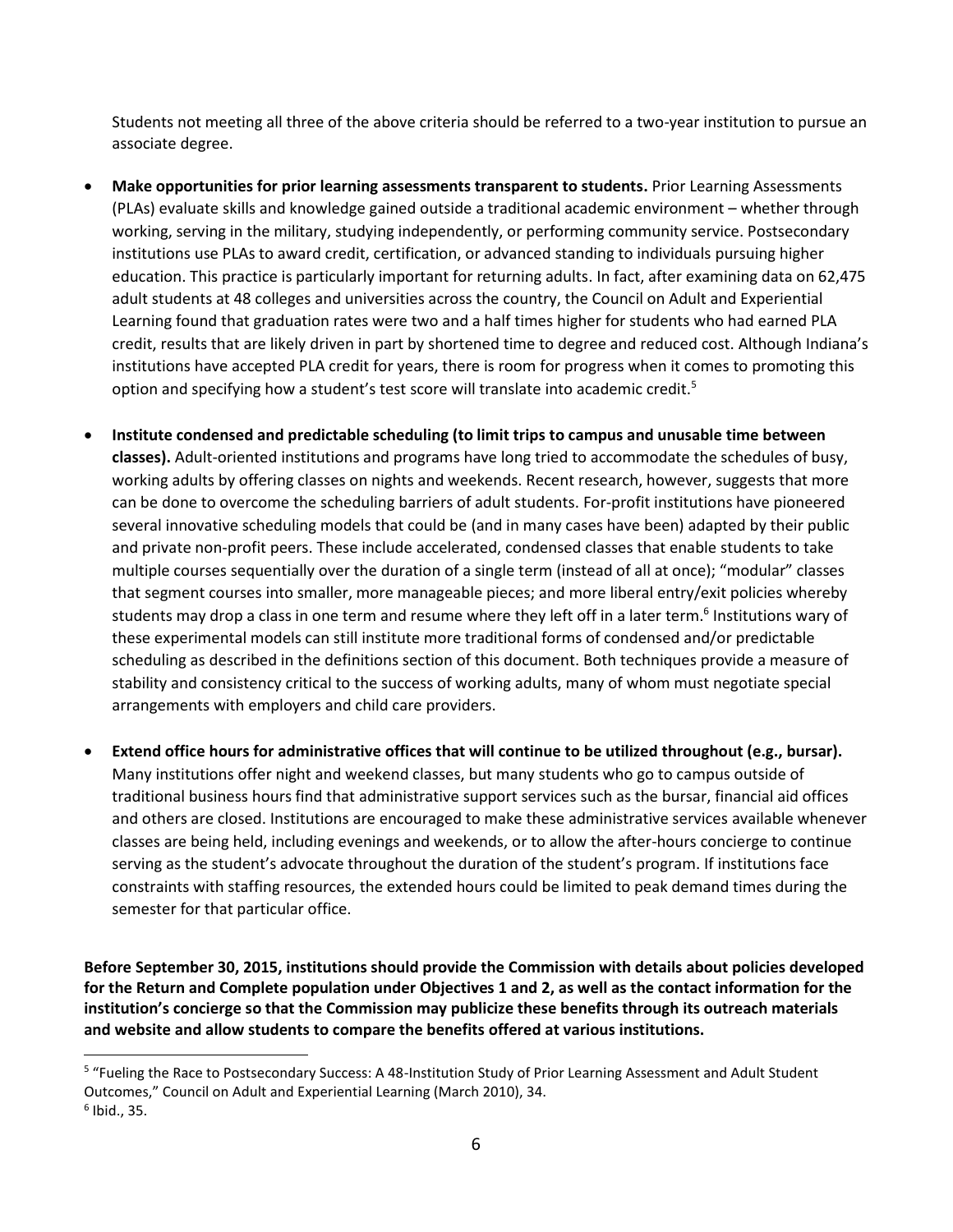#### **LAUNCHING RETURN AND COMPLETE**

After establishing policies and procedures that make it easier re-enroll in and graduate from college, the focus needs to shift to reaching these prospective returners. In collaboration with its postsecondary partners, the Commission will conduct an outreach and marketing campaign to promote the Return and Complete project.

## **Objective 3: Publicize the importance of college completion to a wide audience while conducting targeted outreach to individuals with some college but no degree.**

The Commission will play a leading role in some aspects of this project, and a coordinating or support role in others. This section details the Commission's obligations and commitments as well as those of institutions.

#### Campaign Outreach and Marketing

The advantage of a general outreach campaign lies in its breadth: by saturating a range of print, digital, and social media – not to mention secondary coverage in news outlets – the Commission is more likely to reach prospective returners across all parts of the state. This population could include students who attended an Indiana institution but for whom that institution lacks up-to-date contact information, or former students who are included in a lower priority outreach group for direct outreach (e.g., those who have not attended for 30 years). It also could include students who moved to Indiana after earning credit at an out-of-state institution. In short, a general campaign has the capacity to reach pockets of students that the targeted outreach does not.

Besides its reach, another benefit of a general outreach campaign is its capacity to generate word-of-mouth publicity which research suggests is especially vital for swaying prospective adult students. According to a survey conducted by the research and advocacy organization Public Agenda, among adults who plan to enroll in college in the next two years – 55% of whom already have some college credit – the most frequently cited source of information about college opportunities were friends, family, and colleagues.

The Commission will lead the general outreach campaign through three distinct avenues:

- **Employers:** Working with the Indiana Career Council, Regional Works Councils, Department of Workforce Development and State and Local Chambers of Commerce, the Commission will ask employers to encourage their employees to go back to school and support them with financial assistance and flexibility when they do.
- **State and Local Partners:** In partnership with all state agencies (particularly those with high levels of interaction with the public), local government organizations, Veteran's groups, and others, we will create avenues for the Return and Complete message and materials to be widely distributed.
- **Media:** The Commission will use social media and earned media to spread the word about Return and Complete.

Given the multiple avenues through which the Return and Complete message will be shared, it is critical that all partners, including institutions, use common language and perhaps even common graphics on materials so that Hoosiers understand the connectivity of the efforts underway and view it as a single, statewide campaign instead of coincidental, overlapping efforts. This will enable the efforts to build upon one another and improve the effectiveness of each. The rest of this section will provide details about the required content and procedures to ensure that this is the case.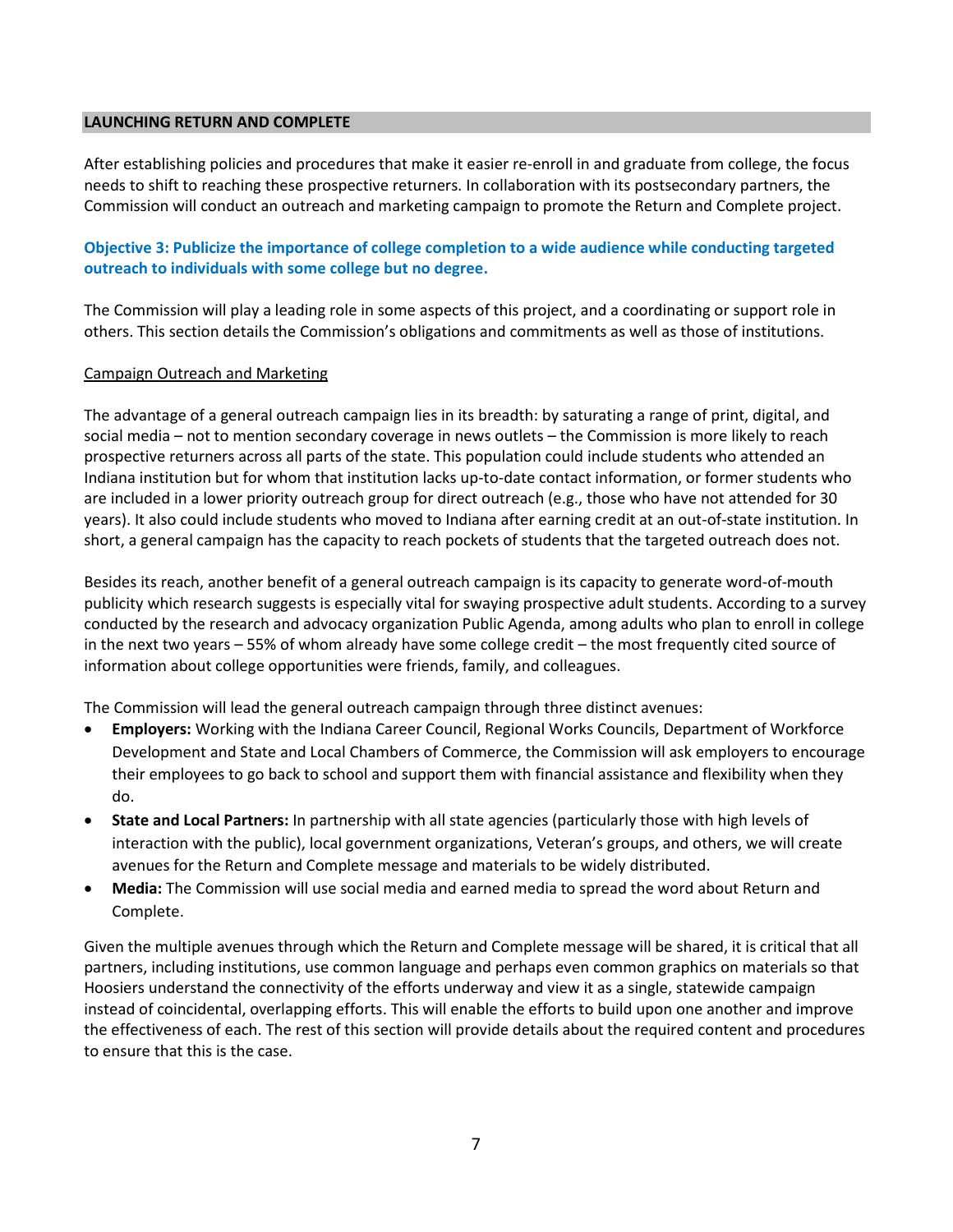#### Key Campaign Messages

The Commission has contracted with a private marketing firm to develop the overarching slogan and messages for the campaign. The overarching slogan for the campaign is "You Can. Go Back." Supplemental messages will be included on a banner with the default text as shown below:

A lot has changed since you left college. LIKE YOU, FOR INSTANCE.

Alternate versions of this banner will be used as well, using the standard first line and a customizable second line. Such examples include:

# A lot has changed since you left college. **LIKE FLEXIBLE CLASS SCHEDULES.**

A lot has changed since you left college. **LIKE ACCREDITED ONLINE DEGREES.** 

# A lot has changed since you left college. LIKE HOW WORK EXPERIENCE CAN COUNT.

## Outreach and Marketing Package

During the month of August, the Commission will provide institutions with a "partnership package" detailing the services the Commission will perform on the institution's behalf if the institution chooses to partner with the Commission. This will include full satisfaction of statutory obligations plus additional services.

Should an institution choose to do outreach independently, at least the following **core messages** should be included:

- The slogan "You Can. Go Back."
- A banner that begins with the phrase "A lot has changed since you left college. Like…"
- While colors of these items may be customized, please utilize the prescribed font and shape of the banner to ensure consistency of the look and feel of the campaign. Further information will be provided in August.

Institutions may also opt to utilize various templates with the look and feel of the campaign that incorporate core messages but allow institution-specific customization which the Commission will make available free of charge during the month of August.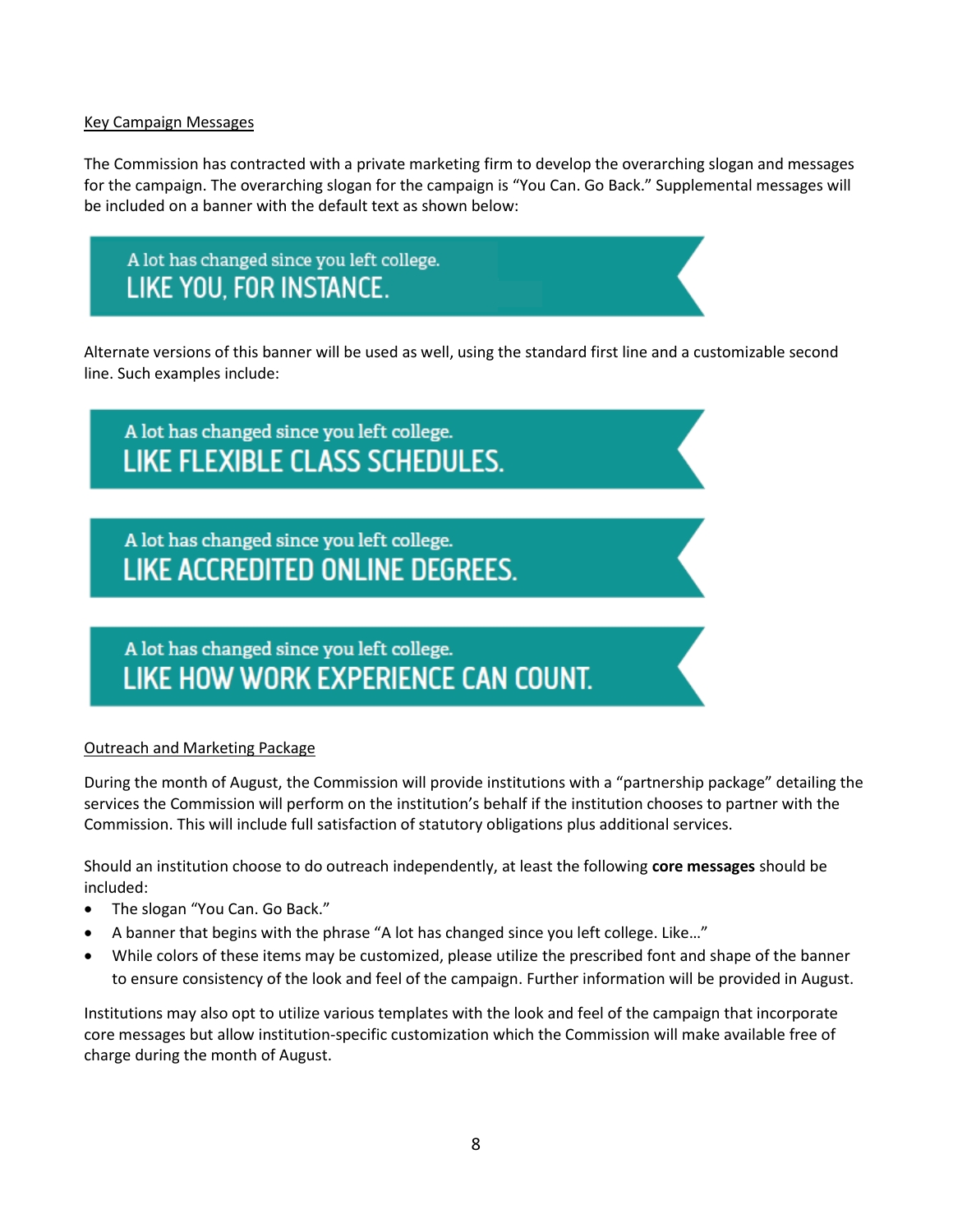#### Direct Outreach Procedures

Prior to the campaign launch, there are several next steps for institutions:

- **Review campaign partnership offer, which will be provided by the Commission.** The Commission will provide institutions with a package of marketing materials for the campaign should they choose to partner with the Commission. This will provide more detail on the opportunity described in the previous section for institutions electing to have the Commission do outreach on their behalf. The Commission will provide institutions with the partnership offer on or before August 31.
- **Determine campaign approach by September 4.** By statute, Indiana's postsecondary institutions are charged with either conducting their own targeted outreach to students with some college but no degree, or providing the necessary data the Commission would need to conduct targeted outreach on the institution's behalf. Institutions should make this determination by September 4.
	- $\circ$  If partnering with the Commission, exchange necessary data for direct student outreach by September 30 (see Data Exchange section below for details).
	- $\circ$  If not partnering with the Commission, integrate the core messages into outreach materials before any further outreach is conducted.
- **Determine Return and Complete population policies and point of contact by** September 30.
- **Establish a campaign-consistent email address (youcan.goback@university.edu) that will reach the concierge.** This will make it very easy for prospective students to know how to reach the concierge, allow websites and other materials to remain up-to-date despite changes to the person serving as concierge and accommodate larger institutions with an entire office fulfilling the concierge function.
- **Contact outreach to likely completers by March 1, 2016**. The Commission has developed a prioritization schema to identify "likely completers" – students whose number of credits and amount of time spent in (and out of) college make them more likely to return to college and earn their credential. For the initial round of outreach, institutions should prioritize students with the following characteristics:
	- o Earned at least 15 credits (for 2-year institutions)
	- o Earned at least 30 credits (for 4-year institutions)
	- o Attended more than one term
	- o Last attended within ten years

Ideally, the bulk of the notifications would be sent between January 1 and March 1 of 2016 so that returning students are able to meet the March 10 FAFSA filing deadline and the institution's application deadline. However, institutions may determine an optimal timeframe for the notifications, provided that students who meet the criteria above are notified by March 1, 2016. Institutions should continue reaching out to additional segments of former students after March 1 according to their own prioritization criteria.

#### Data Exchange

The Commission, in collaboration with the institutional research offices of the institutions, will develop data file specifications for the exchange of data between the institutions and the Commission. The specifications will be distributed at a later date. Key data elements to be shared as part of the partnership will be conveyed in August.